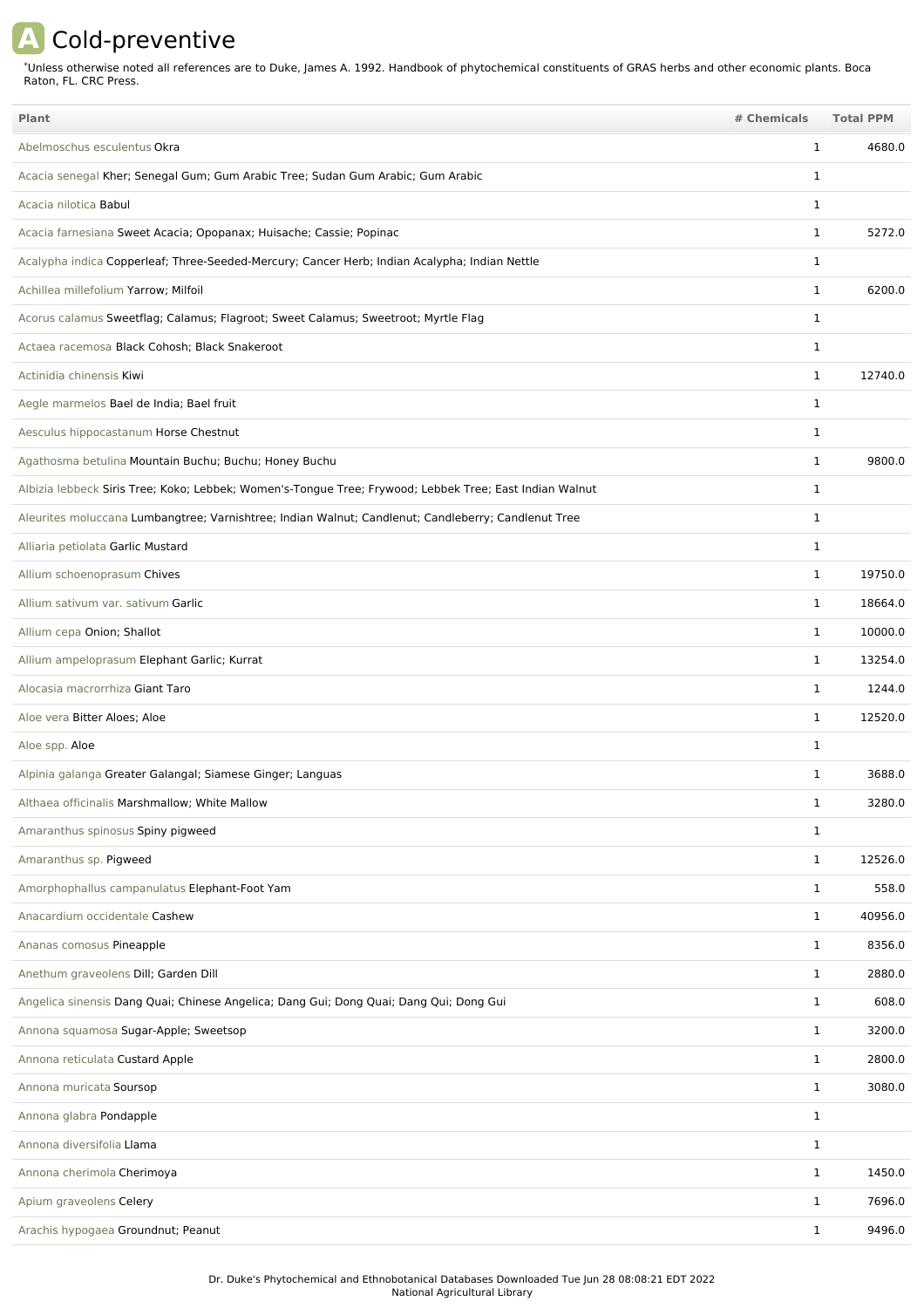| <b>Plant</b>                                                                                                                                                                                                                    | # Chemicals  | <b>Total PPM</b> |
|---------------------------------------------------------------------------------------------------------------------------------------------------------------------------------------------------------------------------------|--------------|------------------|
| Aralia cordata Udo                                                                                                                                                                                                              | 1            | 2130.0           |
| Arctium lappa Gobo; Burdock; Great Burdock                                                                                                                                                                                      | $\mathbf 1$  | 236.0            |
| Arctostaphylos uva-ursi Uva Ursi; Bearberry                                                                                                                                                                                     | 1            | 382.0            |
| Areca catechu Betel Nut; Pin-Lang                                                                                                                                                                                               | 1            |                  |
| Armoracia rusticana Horseradish                                                                                                                                                                                                 | $\mathbf 1$  | 49589.0          |
| Arracacia xanthorrhiza Arracacha; Peruvian Carrot                                                                                                                                                                               | 1            | 2140.0           |
| Artemisia vulgaris Mugwort                                                                                                                                                                                                      | $\mathbf{1}$ | 11340.0          |
| Artemisia dracunculus Tarragon                                                                                                                                                                                                  | $\mathbf 1$  | 1176.0           |
| Artemisia absinthium Wormwood                                                                                                                                                                                                   | $\mathbf{1}$ | 5200.0           |
| Artocarpus heterophyllus Jackfruit                                                                                                                                                                                              | $\mathbf{1}$ | 870.0            |
| Artocarpus altilis Breadfruit                                                                                                                                                                                                   | $\mathbf{1}$ | 3230.0           |
| Asimina triloba Pawpaw                                                                                                                                                                                                          | $\mathbf 1$  | 1786.0           |
| Aspalathus linearis Red Bush Tea; Kaffree Tea; Rooibos                                                                                                                                                                          | 1            |                  |
| Asparagus officinalis Asparagus                                                                                                                                                                                                 | 1            | 11428.0          |
| Astragalus membranaceus Huang-Chi; Huang Qi                                                                                                                                                                                     | 1            |                  |
| Avena sativa Oats                                                                                                                                                                                                               | 1            |                  |
| Averrhoa carambola Carambola; Star Fruit                                                                                                                                                                                        | 1            |                  |
| Averrhoa bilimbi Bilimbi; Limon chino                                                                                                                                                                                           | 1            |                  |
| Bacopa monnieri Water Hyssop; Brahmi                                                                                                                                                                                            | $\mathbf{1}$ |                  |
| Bactris gasipaes Peach palm; Pejibaye                                                                                                                                                                                           | 1            |                  |
| Balanites aegyptiacus Desert Date; Soapberry Tree; dattier sauvage (Fr.); hingotia (India); mirobalano de Egipto (Sp.); betu<br>(India); Zachunbaum (Ger.); zachun (India); heglik (Fr.); lalo (India); dattier du desert (Fr.) | 1            | 780.0            |
| Barosma betulina Buchu                                                                                                                                                                                                          | $\mathbf 1$  | 9800.0           |
| Basella alba Vinespinach                                                                                                                                                                                                        | 1            | 29570.0          |
| Benincasa hispida Waxgourd                                                                                                                                                                                                      | 1            | 13500.0          |
| Berberis vulgaris Barberry                                                                                                                                                                                                      | 1            |                  |
| Bertholletia excelsa Creamnut; Paranut; Brazilnut-Tree; Brazilnut                                                                                                                                                               | 1            | 14.0             |
| Beta vulgaris Beetroot; Beet; Sugar Beet; Garden Beet                                                                                                                                                                           | 1            | 9128.0           |
| Bixa orellana Lipsticktree; Annatto; Annoto; Arnato; Bija; Lipstick Pod; Annato; Achiote                                                                                                                                        | 1            | 260.0            |
| Blighia sapida Seso Vegetal; Akee                                                                                                                                                                                               | 1            | 8530.0           |
| Boehmeria nivea Ramie                                                                                                                                                                                                           | $\mathbf 1$  | 11230.0          |
| Borago officinalis Borage; Talewort; Beebread; Beeplant                                                                                                                                                                         | 1            | 10010.0          |
| Brassica rapa Chinese Mustard; Celery Mustard; Chinese Cabbage; Chinese White Cabbage; Celery Cabbage; Bok-Choy; Pak-Choi                                                                                                       | 1            | 5160.0           |
| Brassica oleracea var. viridis I. Tree Kale; Collards; Tall Kale; Cow Cabbage; Spring-Heading Cabbage                                                                                                                           | 1            | 7638.0           |
| Brassica oleracea var. sabellica I. Curly Kale; Scotch Kale; Kitchen Kale; Kale                                                                                                                                                 | 1            | 15440.0          |
| Brassica oleracea var. italica Winter Broccoli; Purple Cauliflower; Sprouting Broccoli; Asparagus Broccoli; Cape Broccoli;<br>Calabrese; Broccoli; Heading Broccoli                                                             | 1            |                  |
| Brassica oleracea var. gemmifera Brussel-Sprout; Brussels-Sprouts                                                                                                                                                               | $\mathbf 1$  | 12138.0          |
| Brassica oleracea var. capitata I. White Cabbage; Cabbage; Red Cabbage                                                                                                                                                          | 1            | 13548.0          |
| Brassica oleracea var. botrytis I. Cauliflower                                                                                                                                                                                  | 1            | 39320.0          |
| Brassica oleracea Kohlrabi                                                                                                                                                                                                      | 1            | 13780.0          |
| Brassica nigra Black Mustard                                                                                                                                                                                                    | 1            | 8026.0           |
| Brassica napus var. napobrassica Swede; Rutabaga; Swedish Turnip                                                                                                                                                                | 1            | 4830.0           |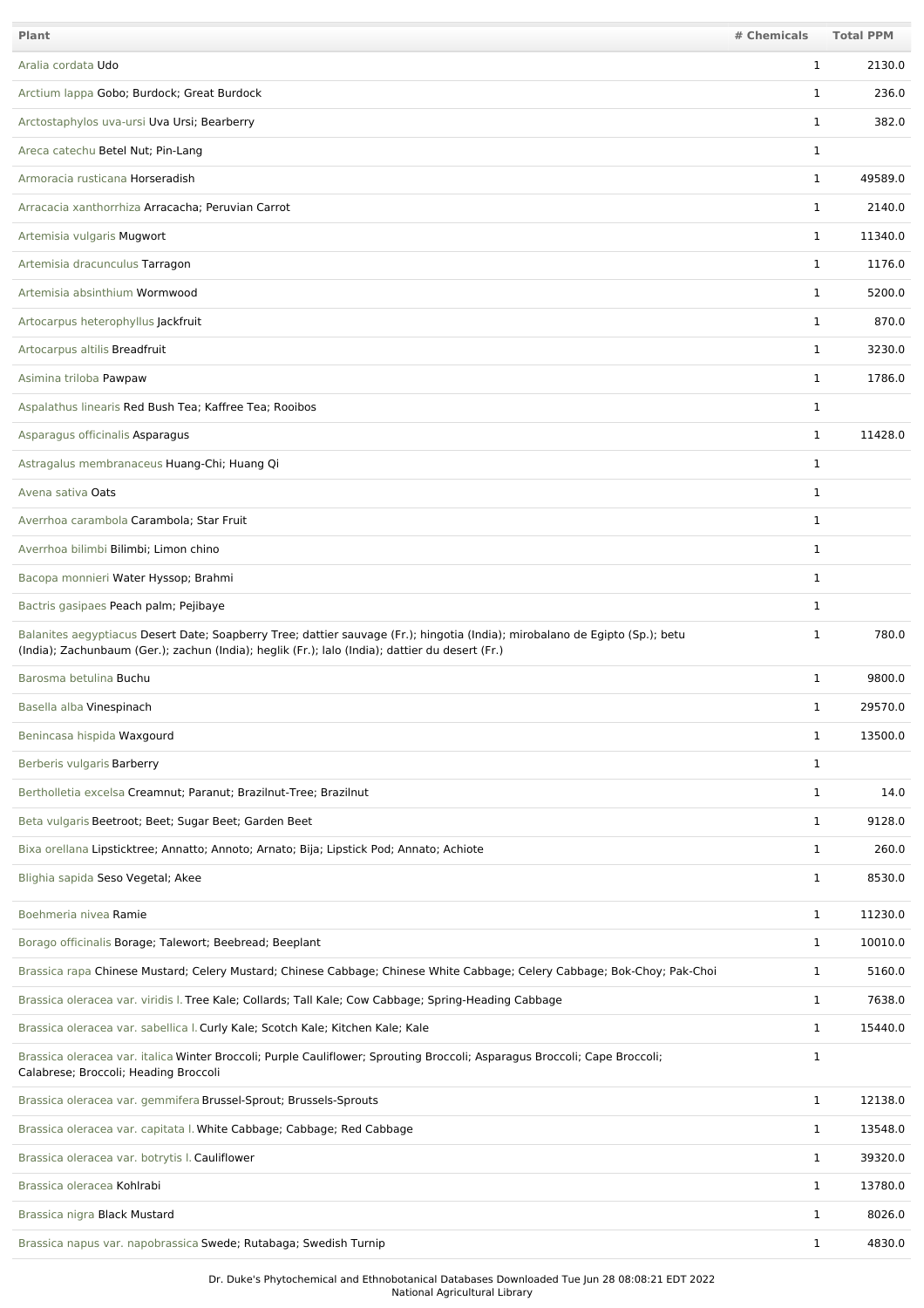| <b>Plant</b>                                                                                                                                                                                                                                                                                                                                                | # Chemicals  | <b>Total PPM</b> |
|-------------------------------------------------------------------------------------------------------------------------------------------------------------------------------------------------------------------------------------------------------------------------------------------------------------------------------------------------------------|--------------|------------------|
| Brassica chinensis Chinese Mustard; Celery Mustard; Chinese Cabbage; Chinese White Cabbage; Pak-Choi; Bok-Choy; Celery<br>Cabbage                                                                                                                                                                                                                           | $\mathbf{1}$ | 19426.0          |
| Bromelia pinguin Wild Pineapple                                                                                                                                                                                                                                                                                                                             | 1            | 6860.0           |
| Brosimum alicastrum Tamamuri: Breadnut                                                                                                                                                                                                                                                                                                                      | 1            |                  |
| Bupleurum chinense Chai-Hu                                                                                                                                                                                                                                                                                                                                  | $\mathbf{1}$ |                  |
| Byrsonima crassifolia Nance                                                                                                                                                                                                                                                                                                                                 | $\mathbf{1}$ |                  |
| Cajanus cajan Pigeonpea                                                                                                                                                                                                                                                                                                                                     | $\mathbf{1}$ | 5760.0           |
| Calathea macrosepala Chufle                                                                                                                                                                                                                                                                                                                                 | $\mathbf{1}$ |                  |
| Calendula officinalis Calendula; Pot-Marigold                                                                                                                                                                                                                                                                                                               | 1            | 6200.0           |
| Camellia sinensis Tea                                                                                                                                                                                                                                                                                                                                       | 1            |                  |
| Canavalia ensiformis Jack Bean                                                                                                                                                                                                                                                                                                                              | 1            | 3022.0           |
| Canna indica Achira; Queensland Arrowroot                                                                                                                                                                                                                                                                                                                   | 1            | 420.0            |
| Cannabis sativa Hemp; Marihuana; Marijuana; Indian Hemp                                                                                                                                                                                                                                                                                                     | 1            |                  |
| Capparis spinosa Caperbush; Caper                                                                                                                                                                                                                                                                                                                           | $\mathbf{1}$ | 4600.0           |
| Capsella bursa-pastoris Shepherd's Purse                                                                                                                                                                                                                                                                                                                    | $\mathbf{1}$ | 11000.0          |
| Capsicum frutescens Red Chili; Tabasco; Chili; Cayenne; Hot Pepper; Spur Pepper                                                                                                                                                                                                                                                                             | $\mathbf{1}$ | 42992.0          |
| Capsicum annuum Cherry Pepper; Sweet Pepper; Cone Pepper; Paprika; Bell Pepper; Green Pepper                                                                                                                                                                                                                                                                | $\mathbf{1}$ | 41964.0          |
| Carica pentagona Babaco; Mountain papaya                                                                                                                                                                                                                                                                                                                    | 1            |                  |
| Carica papaya Papaya                                                                                                                                                                                                                                                                                                                                        | $\mathbf{1}$ | 22917.0          |
| Carthamus tinctorius Safflower                                                                                                                                                                                                                                                                                                                              | 1            |                  |
| Carya illinoensis Pecan                                                                                                                                                                                                                                                                                                                                     | $\mathbf{1}$ | 42.0             |
| Casimiroa edulis White sapote; Matasano                                                                                                                                                                                                                                                                                                                     | 1            |                  |
| Catha edulis Khat                                                                                                                                                                                                                                                                                                                                           | 1            | 3220.0           |
| Caulophyllum thalictroides Blue Cohosh                                                                                                                                                                                                                                                                                                                      | $\mathbf{1}$ | 103.5            |
| Centella asiatica Pennywort; Gotu Kola                                                                                                                                                                                                                                                                                                                      | $\mathbf{1}$ | 1024.0           |
| Cephaelis ipecacuanha Raicilla; Ipecac                                                                                                                                                                                                                                                                                                                      | $\mathbf{1}$ |                  |
| Chamaemelum nobile Perennial Camomile; Garden Camomile; Roman Camomile                                                                                                                                                                                                                                                                                      | $\mathbf{1}$ | 534.0            |
| Chenopodium ambrosioides Wormseed; Epazote                                                                                                                                                                                                                                                                                                                  | $\mathbf{1}$ | 2040.0           |
| Chenopodium album Lambsquarter                                                                                                                                                                                                                                                                                                                              | $\mathbf{1}$ | 18000.0          |
| Chondrus crispus Irish Moss                                                                                                                                                                                                                                                                                                                                 | $\mathbf{1}$ | 260.0            |
| Chrysanthemum parthenium Feverfew                                                                                                                                                                                                                                                                                                                           | $\mathbf{1}$ | 660.0            |
| Chrysanthemum coronarium Garland Chrysanthemum                                                                                                                                                                                                                                                                                                              | $\mathbf{1}$ | 18260.0          |
| Chrysobalanus icaco Cocoa plum; Icaco                                                                                                                                                                                                                                                                                                                       | $\mathbf{1}$ |                  |
| Chrysophyllum cainito Caimito; Star Apple                                                                                                                                                                                                                                                                                                                   | $\mathbf{1}$ |                  |
| Cicer arietinum Garbanzo; Chickpea                                                                                                                                                                                                                                                                                                                          | $\mathbf{1}$ | 112.0            |
| Cichorium intybus Witloof; Succory; Chicory                                                                                                                                                                                                                                                                                                                 | $\mathbf{1}$ | 4580.0           |
| Cichorium endivia Escarole; Endive                                                                                                                                                                                                                                                                                                                          | $\mathbf{1}$ | 18604.0          |
| Cimicifuga racemosa Black Cohosh; Black Snakeroot                                                                                                                                                                                                                                                                                                           | $\mathbf{1}$ | 156.0            |
| Cinnamomum verum Cinnamon; Ceylon Cinnamon                                                                                                                                                                                                                                                                                                                  | $\mathbf{1}$ | 618.0            |
| Cinnamomum aromaticum Cassia Bark; Chinese Cassia; Cannelier de Chine (Fr.); Cannelier Casse (Fr.); Cassia; Chinazimt (Ger.);<br>Chinese Cinnamon; Chinesischer Zimtbaum (Ger.); Canelle de Cochinchine (Fr.); China Junk Cassia; Zimtcassie (Ger.); Cassia<br>Lignea; Saigon Cinnamon; Canela de la China (Sp.); Canelero chino (Sp.); Kashia-Keihi (Jap.) | $\mathbf{1}$ | 618.0            |
| Citrullus lanatus Watermelon                                                                                                                                                                                                                                                                                                                                | $\mathbf{1}$ |                  |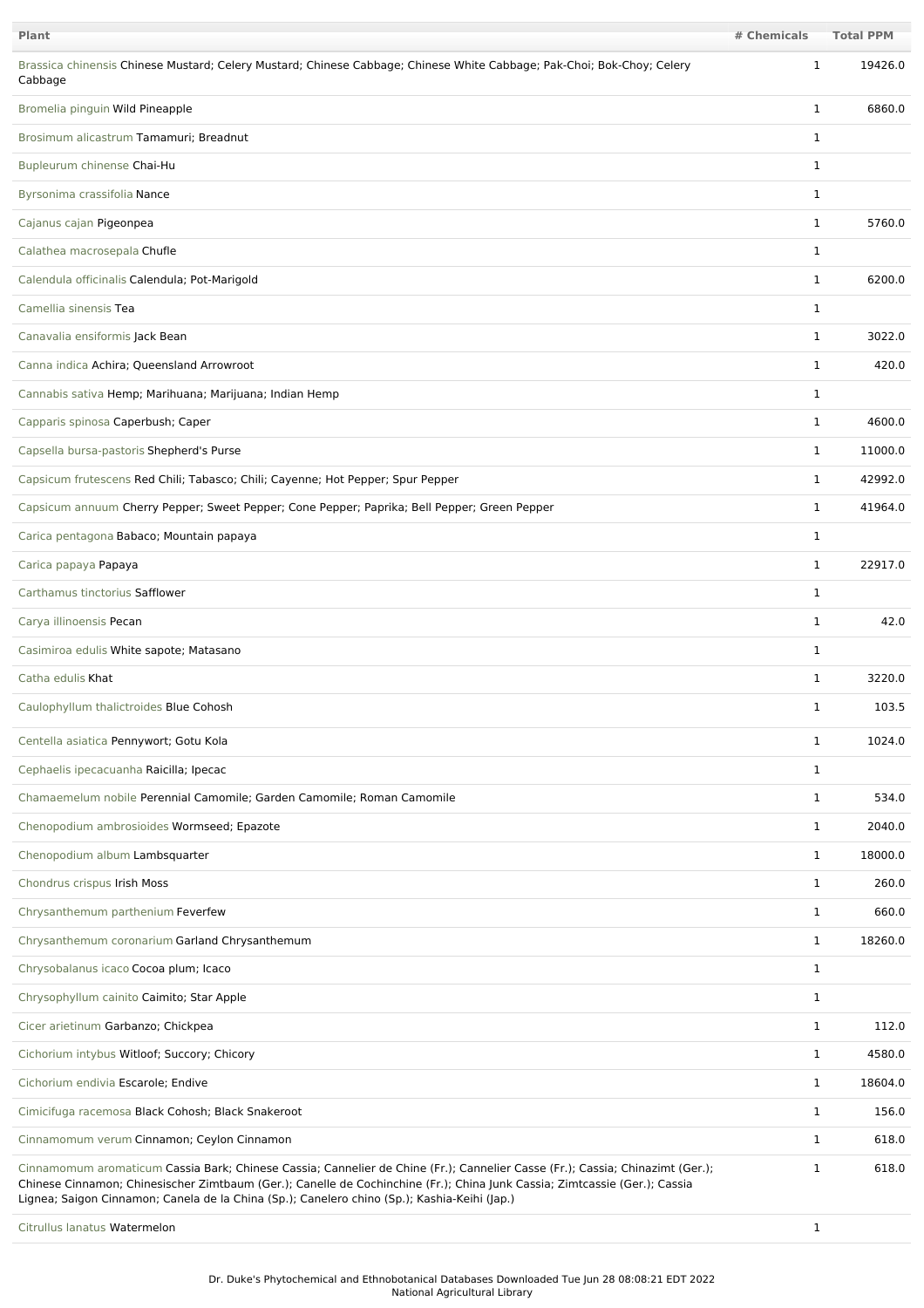| <b>Plant</b>                                                                            | # Chemicals  | <b>Total PPM</b> |
|-----------------------------------------------------------------------------------------|--------------|------------------|
| Citrullus colocynthis Colocynth                                                         | $\mathbf{1}$ | 244.0            |
| Citrus sinensis Orange                                                                  | 1            | 8142.0           |
| Citrus reticulata Tangerine; Mandarin                                                   | $\mathbf{1}$ | 7368.0           |
| Citrus paradisi Grapefruit                                                              | $\mathbf{1}$ | 7724.0           |
| Citrus mitis Calamansi; Calamondin                                                      | 1            |                  |
| Citrus limon Lemon                                                                      | $\mathbf{1}$ | 11132.0          |
| Citrus aurantium Petitgrain; Bitter Orange                                              | $\mathbf{1}$ | 13894.0          |
| Citrus aurantiifolia Lime                                                               | $\mathbf{1}$ | 8888.0           |
| Cnicus benedictus Blessed Thistle                                                       | $\mathbf{1}$ | 60.0             |
| Cnidoscolus chayamansa Chaya                                                            | $\mathbf{1}$ | 24400.0          |
| Coccinia grandis Kanduri; Ivy Gourd; Pepasan; Little Gourd; Tindori; Tindora; Kundree   | 1            |                  |
| Cocos nucifera Coconut; Nariyal; Kokospalme (Ger.); Copra; Cocotero (Sp.); Coconut Palm | $\mathbf 1$  | 176.0            |
| Coix lacryma-jobi Yi-Yi-Ren; Job'S-Tears; Adlay; Adlay Millet                           | $\mathbf{1}$ |                  |
| Cola acuminata Abata Cola                                                               | $\mathbf{1}$ | 2912.0           |
| Colocasia esculenta Taro                                                                | 1            | 7900.0           |
| Corchorus olitorius Mulukiya; Jew's Mallow; Nalta Jute                                  | $\mathbf{1}$ | 8160.0           |
| Coriandrum sativum Coriander; Chinese Parsley; Cilantro                                 | $\mathbf{1}$ | 12580.0          |
| Corylus avellana European Hazel; Hazel; Cobnut; English Filbert; European Filbert       | $\mathbf{1}$ | 44.0             |
| Crataegus rhipidophylla Hawthorn                                                        | $\mathbf 1$  |                  |
| Crataegus laevigata Whitethorn; Hawthorn; English Hawthorn; Woodland Hawthorn           | $\mathbf{1}$ | 3770.0           |
| Cucumis melo Cantaloupe; Persian Melon; Melon; Muskmelon; Netted Melon; Nutmeg Melon    | $\mathbf{1}$ | 8740.0           |
| Cucurbita spp Summer Squash                                                             | 1            | 4680.0           |
| Cucurbita pepo Pumpkin                                                                  | $\mathbf{1}$ | 13688.0          |
| Cuminum cyminum Cumin                                                                   | ı            | 152.0            |
| Curcuma longa Indian Saffron; Turmeric                                                  | $\mathbf{1}$ | 586.0            |
| Cyamopsis tetragonoloba Cluster-Bean; Guar; Siam-Bean                                   | $\mathbf{1}$ |                  |
| Cyclanthera pedata Achocha                                                              | $\mathbf{1}$ | 5600.0           |
| Cydonia oblonga Quince                                                                  | $\mathbf{1}$ | 1920.0           |
| Cynara cardunculus Artichoke                                                            | $\mathbf{1}$ | 1656.0           |
| Cyperus rotundus Nutsedge                                                               | $\mathbf{1}$ | 180.0            |
| Cyphomandra betacea Tree Tomato; Tamarillo                                              | $\mathbf{1}$ | 4120.0           |
| Cyrtosperma chamissonis Swamp Taro                                                      | $\mathbf{1}$ | 1524.0           |
| Datura stramonium Jimsonweed                                                            | $\mathbf{1}$ |                  |
| Datura metel Hindu Datura                                                               | $\mathbf{1}$ | 4440.0           |
| Daucus carota Carrot                                                                    | $\mathbf{1}$ | 1550.0           |
| Dioscorea villosa Wild Yam                                                              | $\mathbf{1}$ |                  |
| Dioscorea sp. Wild Yam                                                                  | $\mathbf{1}$ | 388.0            |
| Dioscorea pentaphylla Mountain Yam                                                      | $\mathbf{1}$ | 280.0            |
| Dioscorea alata Greater Yam; Winged Yam                                                 | $\mathbf{1}$ | 200.0            |
| Diospyros virginiana American Persimmon                                                 | $\mathbf{1}$ | 3710.0           |
| Diospyros digyna Black Sapote; Sapote Negro                                             | $\mathbf{1}$ |                  |
| Duchesnea indica Mock Strawberry; Indian Strawberry; False Strawberry                   | 1            |                  |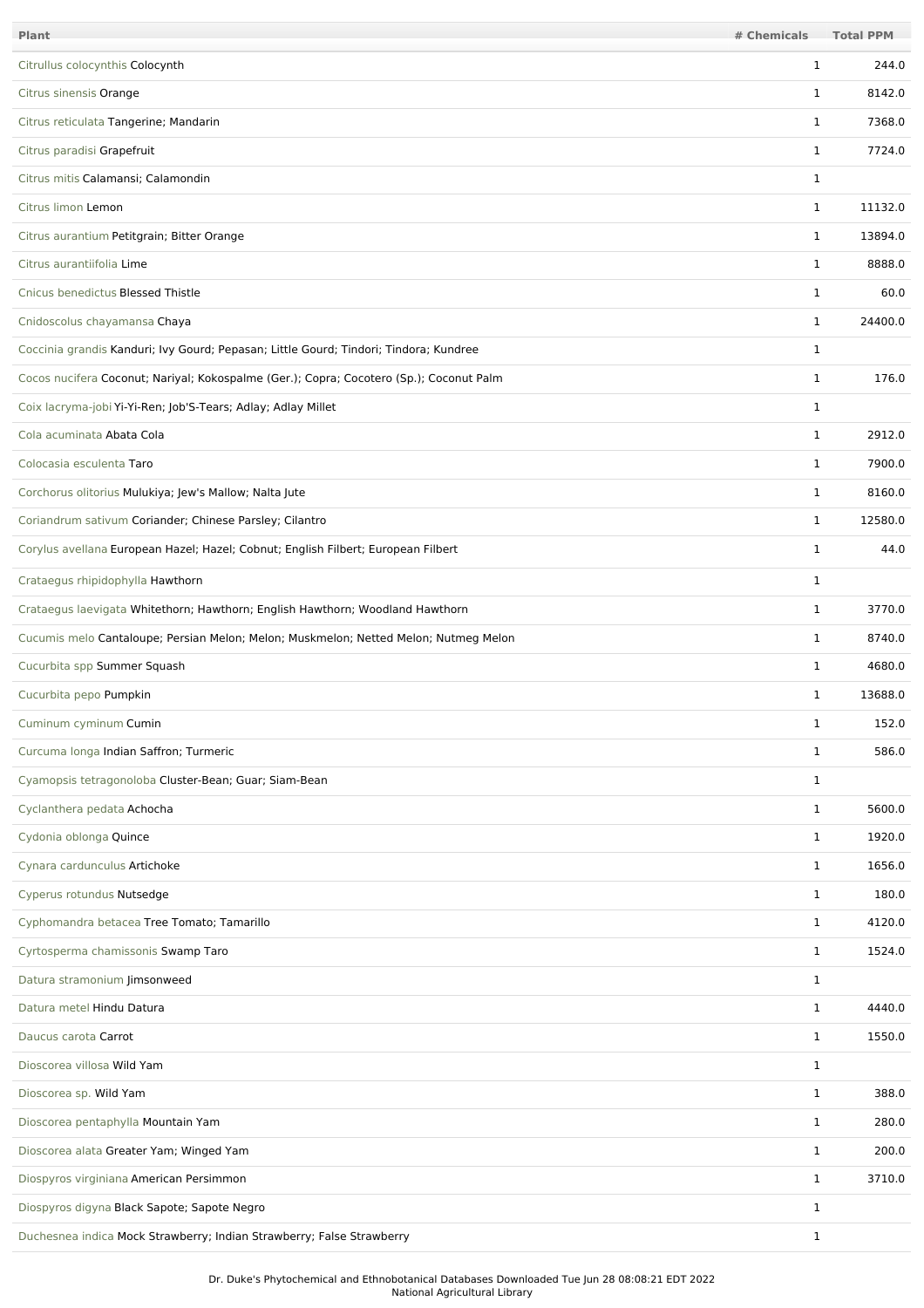| Plant                                                                                                                                                       | # Chemicals  | <b>Total PPM</b> |
|-------------------------------------------------------------------------------------------------------------------------------------------------------------|--------------|------------------|
| Durio zibethinus Durian                                                                                                                                     | 1            |                  |
| Echinacea spp Coneflower; Echinacea                                                                                                                         | $\mathbf{1}$ | 5966.0           |
| Echinacea purpurea Eastern Purple-Coneflower; Purple-Coneflower; Echinacea                                                                                  | $\mathbf{1}$ |                  |
| Elaeagnus umbellatus Russian Olive                                                                                                                          | $\mathbf{1}$ |                  |
| Elaeagnus commutata Silver Berry                                                                                                                            | $\mathbf{1}$ |                  |
| Elaeagnus angustifolia Silver Berry; Russian Olive                                                                                                          | $\mathbf{1}$ |                  |
| Elaeis guineensis African Oil Palm                                                                                                                          | $\mathbf{1}$ |                  |
| Eleocharis dulcis Water chestnut                                                                                                                            | 1            |                  |
| Eleutherococcus senticosus Wu jia; Siberian Ginseng; Eleuthero Ginseng; Spiny Ginseng; Ci wu jia (Pinyin)                                                   | $\mathbf{1}$ |                  |
| Ephedra sinica Ma Huang; Chinese Ephedra                                                                                                                    | $\mathbf{1}$ | 1442.0           |
| Equisetum arvense Horsetail; Field Horsetail                                                                                                                | $\mathbf{1}$ | 8145.0           |
| Eriobotrya japonica Loquat                                                                                                                                  | 1            | 1680.0           |
| Eriodictyon californicum Yerba Santa; Hierba Santa; Bear's Weed; Tarweed; Holy Herb; Consumptive's Weed; California Yerba<br>Santa; Gum Bush; Mountain Balm | 1            |                  |
| Eryngium floridanum Florida Eryngium                                                                                                                        | $\mathbf{1}$ | 3916.0           |
| Erythrina fusca Gallito; Coral Bean                                                                                                                         | $\mathbf{1}$ | 1560.0           |
| Erythrina berteroana Pito                                                                                                                                   | $\mathbf{1}$ | 4680.0           |
| Erythroxylum coca Coca                                                                                                                                      | 1            | 30.0             |
| Eugenia uniflora Pitanga; Surinam Cherry                                                                                                                    | $\mathbf{1}$ |                  |
| Eugenia floribunda Black rumberry; Camu-camu negro; Camu-camu arbol                                                                                         | 1            |                  |
| Eugenia brasiliensis Grumichama; Brazil Cherry                                                                                                              | $\mathbf{1}$ |                  |
| Eupatorium perfoliatum Boneset                                                                                                                              | $\mathbf{1}$ |                  |
| Euphorbia hirta Queensland Asthma Herb                                                                                                                      | $\mathbf{1}$ | 886.0            |
| Euphrasia officinalis Eyebright                                                                                                                             | 1            | 134.0            |
| Fagopyrum esculentum Buckwheat                                                                                                                              | $\mathbf{1}$ |                  |
| Feijoa sellowiana Guava Brazilera; Brazillian Guava                                                                                                         | $\mathbf{1}$ |                  |
| Ficus carica Fig; Echte Feige (Ger.); Feigenbaum (Ger.); Fico (Ital.); Higo (Sp.); Higuera Comun (Sp.); Figuier Commun (Fr.);<br>Figueira (Port.)           | $\mathbf{1}$ | 8376.0           |
| Filipendula ulmaria Queen Of The Meadow; Meadowsweet                                                                                                        | $\mathbf{1}$ |                  |
| Foeniculum vulgare Fennel                                                                                                                                   | $\mathbf{1}$ | 6296.0           |
| Fragaria spp Strawberry                                                                                                                                     | $\mathbf{1}$ | 22596.0          |
| Frangula purshiana Cascara Sagrada; Cascara Buckthorn                                                                                                       | $\mathbf{1}$ |                  |
| Fucus vesiculosus Kelp; Bladderwrack                                                                                                                        | $\mathbf{1}$ | 516.0            |
| Garcinia mangostana Mangosteen; Mangostin                                                                                                                   | $\mathbf{1}$ |                  |
| Genipa americana Genipap; Jagua                                                                                                                             | $\mathbf{1}$ | 2040.0           |
| Gentiana lutea Gentian; Yellow Gentian                                                                                                                      | $\mathbf{1}$ | 366.0            |
| Ginkgo biloba Maidenhair Tree; Ginkgo                                                                                                                       | $\mathbf{1}$ | 1090.0           |
| Gliricidia sepium Mata Raton                                                                                                                                | 1            | 6290.0           |
| Glycine max Soybean                                                                                                                                         | $\mathbf{1}$ | 5480.0           |
| Glycyrrhiza glabra Commom Licorice; Smooth Licorice; Licorice-Root; Licorice                                                                                | $\mathbf{1}$ | 1252.0           |
| Gymnema sylvestre Gymnema; Miracle Fruit                                                                                                                    | $\mathbf{1}$ |                  |
| Harpagophytum procumbens Devil's Claw; Grapple Plant                                                                                                        | $\mathbf{1}$ |                  |
| Helianthus tuberosus Jerusalem Artichoke                                                                                                                    | $\mathbf{1}$ | 612.0            |

Dr. Duke's Phytochemical and Ethnobotanical Databases Downloaded Tue Jun 28 08:08:21 EDT 2022 National Agricultural Library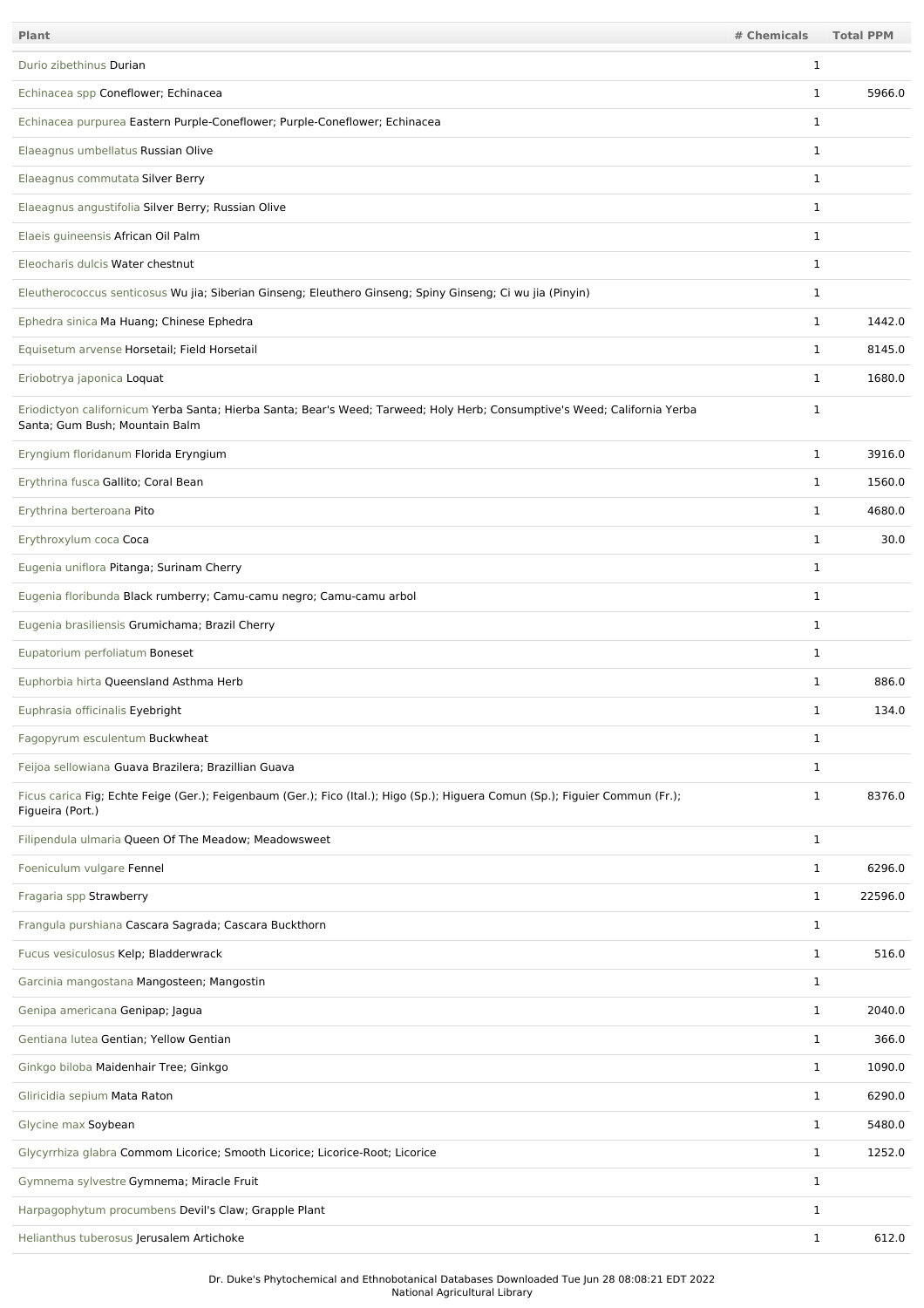| <b>Plant</b>                                                                                                                                                                                                                                        | # Chemicals  | <b>Total PPM</b> |
|-----------------------------------------------------------------------------------------------------------------------------------------------------------------------------------------------------------------------------------------------------|--------------|------------------|
| Hibiscus sabdariffa Rosa de Jamaica (Sp.); Sereni (Sp.); Kharkadi; Malventee (Ger.); Jamaica Sorrel; Rosella (Ger.); Indian Sorrel;<br>Red Sorrel; Acedera de Guinea (Sp.); Roselle; Sorrel                                                         | 1            | 8861.0           |
| Hibiscus rosa-sinensis Chinese hibiscus; Shoe-flower                                                                                                                                                                                                | $\mathbf 1$  |                  |
| Hippophae rhamnoides Sallow Thorn; Sea Buckthorn; Yellow Spine                                                                                                                                                                                      | $\mathbf{1}$ |                  |
| Hordeum vulgare Barleygrass; Barley                                                                                                                                                                                                                 | $\mathbf 1$  | 6600.0           |
| Humulus lupulus Hops                                                                                                                                                                                                                                | $\mathbf 1$  | 3564.0           |
| Hydrangea arborescens Hydrangea; Smooth Hydrangea                                                                                                                                                                                                   | 1            |                  |
| Hydrastis canadensis Goldenseal                                                                                                                                                                                                                     | $\mathbf 1$  | 1362.0           |
| Hylocereus undatus Nopalito De Noche; Queen-of-the-Night; Strawberry Pear; Night-Blooming Cereus; Belle-of-the-Night                                                                                                                                | 1            |                  |
| Hylocereus guatemalensis Guatemala Cereus; Nopalito De Guatemala                                                                                                                                                                                    | 1            |                  |
| Hypericum perforatum Klamath Weed; Goatweed; Common St. Johnswort; Hypericum; St. John's-wort                                                                                                                                                       | $\mathbf 1$  | 3390.0           |
| Inga edulis Guaba; Icecream Bean                                                                                                                                                                                                                    | $\mathbf 1$  |                  |
| Inula helenium Elecampane                                                                                                                                                                                                                           | $\mathbf 1$  |                  |
| Ipomoea batatas Sweet Potato                                                                                                                                                                                                                        | $\mathbf{1}$ | 10840.0          |
| Ipomoea aquatica Swamp Cabbage; Water Spinach                                                                                                                                                                                                       | $\mathbf 1$  | 14600.0          |
| Iris x germanica Orris                                                                                                                                                                                                                              | $\mathbf 1$  | 19860.0          |
| Juglans regia English Walnut                                                                                                                                                                                                                        | $\mathbf{1}$ | 56104.0          |
| Juglans nigra Black Walnut                                                                                                                                                                                                                          | 1            |                  |
| Juniperus communis Juniper; Common Juniper                                                                                                                                                                                                          | 1            | 1200.0           |
| Justicia pectoralis Angel Of Death; Bolek Hena; Curia                                                                                                                                                                                               | $\mathbf 1$  | 3734.0           |
| Lablab purpureus Bonavist Bean; Hyacinth Bean; Lablab Bean                                                                                                                                                                                          | $\mathbf 1$  | 2253.2           |
| Lactuca sativa Lettuce                                                                                                                                                                                                                              | $\mathbf 1$  | 6000.0           |
| Lagenaria siceraria White-Flowered Gourd; Calabash Gourd                                                                                                                                                                                            | $\mathbf 1$  | 5190.0           |
| Larrea tridentata Creosote Bush; Chaparral                                                                                                                                                                                                          | 1            | 1520.0           |
| Lens culinaris Lentil                                                                                                                                                                                                                               | $\mathbf 1$  | 1350.0           |
| Leonurus cardiaca Motherwort                                                                                                                                                                                                                        | $\mathbf 1$  | 84.0             |
| Lepidium sativum Garden Cress                                                                                                                                                                                                                       | $\mathbf 1$  | 13020.0          |
| Lepidium meyenii Maca; Peruvian Ginseng                                                                                                                                                                                                             | $\mathbf 1$  |                  |
| Licania platypus Sansapote                                                                                                                                                                                                                          | $\mathbf 1$  |                  |
| Limonia acidissima Elephant Apple; Manzana De Elefante; Wood-Apple                                                                                                                                                                                  | $\mathbf{1}$ |                  |
| Lobelia inflata Lobelia; Indian Tobacco                                                                                                                                                                                                             | $\mathbf 1$  | 4504.0           |
| Luffa aegyptiaca Luffa; Smooth Loofah; Vegetable Sponge                                                                                                                                                                                             | $\mathbf 1$  | 23992.0          |
| Lycium chinense Chinese Wolfberry; Daun Koki (Indones.); Chinesischer Bocksdorn (Ger.); Kaukichai (Malays.); Lyciet de Chine<br>(Fr.); Chinese Boxthorn; Chinese Matrimony Vine; Kuko (Jap.); Gou Qi (Chin.); Spina Santa Cinese (Ital.); Wolfberry | 1            | 1538.0           |
| Lycopersicon esculentum Tomato                                                                                                                                                                                                                      | $\mathbf{1}$ | 5904.0           |
| Lycopus europeus European Bugle                                                                                                                                                                                                                     | $\mathbf 1$  |                  |
| Macadamia spp Macadamia                                                                                                                                                                                                                             | $\mathbf{1}$ |                  |
| Maclura pomifera Hedge Apple; Osage-Orange                                                                                                                                                                                                          | $\mathbf{1}$ |                  |
| Malpighia glabra Acerola                                                                                                                                                                                                                            | $\mathbf 1$  | 344462.0         |
| Malus domestica Apple                                                                                                                                                                                                                               | $\mathbf{1}$ | 804.0            |
| Malva sylvestris High Mallow                                                                                                                                                                                                                        | $\mathbf 1$  | 5710.0           |
| Malva parviflora Cheeseweed                                                                                                                                                                                                                         | $\mathbf{1}$ | 9490.0           |
| Malva neglecta Cheeses; Common Mallow                                                                                                                                                                                                               | $\mathbf 1$  | 2350.0           |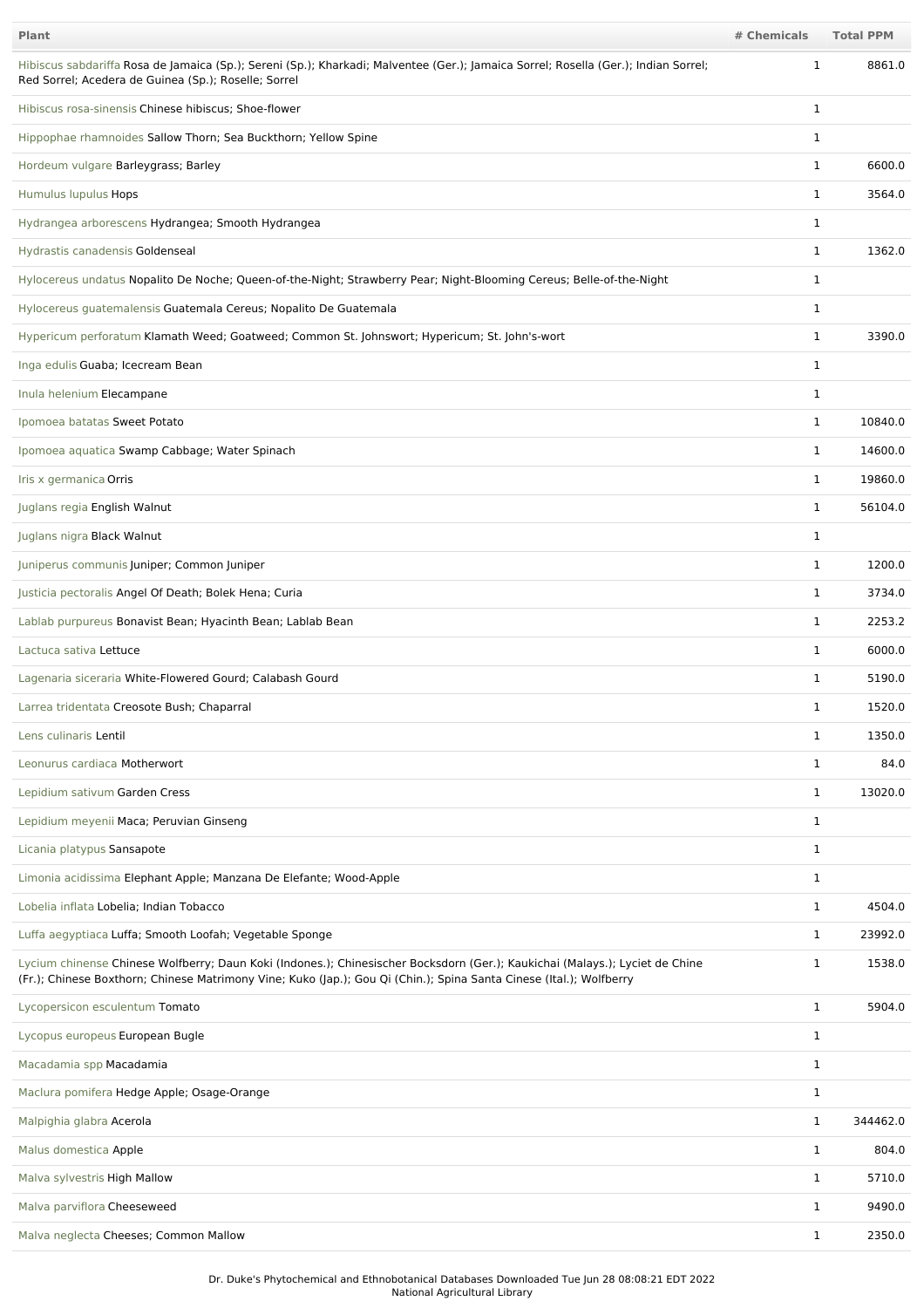| Plant                                                                                                                                                    | # Chemicals  | <b>Total PPM</b> |
|----------------------------------------------------------------------------------------------------------------------------------------------------------|--------------|------------------|
| Mammea americana Mamey                                                                                                                                   | 1            |                  |
| Mangifera indica Mango                                                                                                                                   | 1            | 8380.0           |
| Manihot esculenta Cassava; Tapioca; Yuca                                                                                                                 | 1            | 23060.0          |
| Manilkara zapota Sapodilla                                                                                                                               | 1            |                  |
| Maranta arundinacea Bermuda Arrowroot; Arrowroot                                                                                                         | 1            | 430.0            |
| Marrubium vulgare Horehound; White Horehound                                                                                                             | 1            |                  |
| Matricaria recutita Annual Camomile; German Camomile; Wild Camomile                                                                                      | 1            |                  |
| Mauritia flexuosa Aguaje; Buruti; Morichi palm                                                                                                           | 1            |                  |
| Medicago sativa Lucerne; Alfalfa                                                                                                                         | 1            | 10834.0          |
| Melicoccus bijugatas Pitomba; Mamoncillo; Genip; Honey berry                                                                                             | 1            |                  |
| Mentha x piperita Peppermint                                                                                                                             | 1            |                  |
| Mentha spicata Spearmint; Hortela da Folha Miuda                                                                                                         | 1            |                  |
| Menyanthes trifoliata Bogbean; Buckbean; Bog Myrtle; Marsh Trefoil; Marsh Clover; Water Trefoil                                                          | 1            | 4094.0           |
| Mimosa pudica Sensitive Plant                                                                                                                            | 1            | 5140.0           |
| Mimulus glabratus Huaca-Mullo                                                                                                                            | 1            | 4400.0           |
| Momordica charantia Bitter Melon; Sorosi                                                                                                                 | 1            | 97718.0          |
| Morinda citrifolia Indian Mulberry; Noni                                                                                                                 | 1            | 4640.0           |
| Moringa oleifera Moringa; Horseradish Tree; West Indian Ben; Jacinto (Sp.); Drumstick Tree; Ben Nut; Benzolive Tree                                      | 1            |                  |
| Morus alba Sang-Pai-Pi; White Mulberry                                                                                                                   | 1            | 8080.0           |
| Muntingia calabura Cereso; Yumansa; Jamaica cherry                                                                                                       | 1            |                  |
| Murraya sp None                                                                                                                                          | 1            | 1192.0           |
| Murraya koenigii Curry Leaf; Indian Curry Tree; Curry Leaf Tree                                                                                          | 1            |                  |
| Musa x paradisiaca Banana; Plantain                                                                                                                      | 1            | 3723.0           |
| Myrciaria dubia Araza de Agua (Sp.); Camo Camo (Peru); Guapuro Blanco (Bol.); Camu-camu (Eng.,Peru,Scn.,Sp.); Camu-camu<br>Negro (Peru); Rumberry (Eng.) | ı            |                  |
| Myrciaria cauliflora Jaboticaba                                                                                                                          | $\mathbf{1}$ |                  |
| Myrica cerifera Wax Myrtle; Bayberry; Southern Bayberry; Candle-Berry                                                                                    | 1            | 1312.0           |
| Nandina domestica Southern Heaven Bamboo; Heavenly Bamboo; Sacred Bamboo; Nanten (Jap.)                                                                  | 1            |                  |
| Nasturtium officinale Berro; Watercress                                                                                                                  | 1            | 27380.0          |
| Nelumbo nucifera Water Lotus                                                                                                                             | 1            | 30.0             |
| Nepeta cataria Catnip                                                                                                                                    | 1            |                  |
| Nigella sativa Black Cumin; Nutmeg-Flower; Roman Coriander; Fennel-Flower; Black Caraway                                                                 | 1            | 5154.0           |
| Ocimum tenuiflorum Anise-Scented Basil                                                                                                                   | 1            |                  |
| Ocimum sanctum Tulsi; Holy Basil                                                                                                                         | $\mathbf{1}$ |                  |
| Ocimum basilicum Basil; Sweet Basil; Cuban Basil                                                                                                         | 1            | 2612.0           |
| Opuntia ficus-indica Nopal; Indian Fig; Nopalito; Prickly Pear                                                                                           | 1            | 3380.0           |
| Origanum vulgare Oregano; European Oregano; Pot Marjoram; Common Turkish Oregano; Wild Marjoram; Wild Oregano                                            | 1            |                  |
| Origanum majorana Sweet Marjoram; Marjoram                                                                                                               | 1            | 1110.0           |
| Oryza sativa Rice                                                                                                                                        | 1            |                  |
| Oxalis tuberosa Quiba; Oca; Papa Roja                                                                                                                    | $\mathbf{1}$ | 4568.0           |
| Pachira macrocarpa Large-Fruited Provision Tree                                                                                                          | 1            | 510.0            |
|                                                                                                                                                          |              |                  |
| Pachyrhizus erosus Yambean                                                                                                                               | $\mathbf{1}$ | 3690.0           |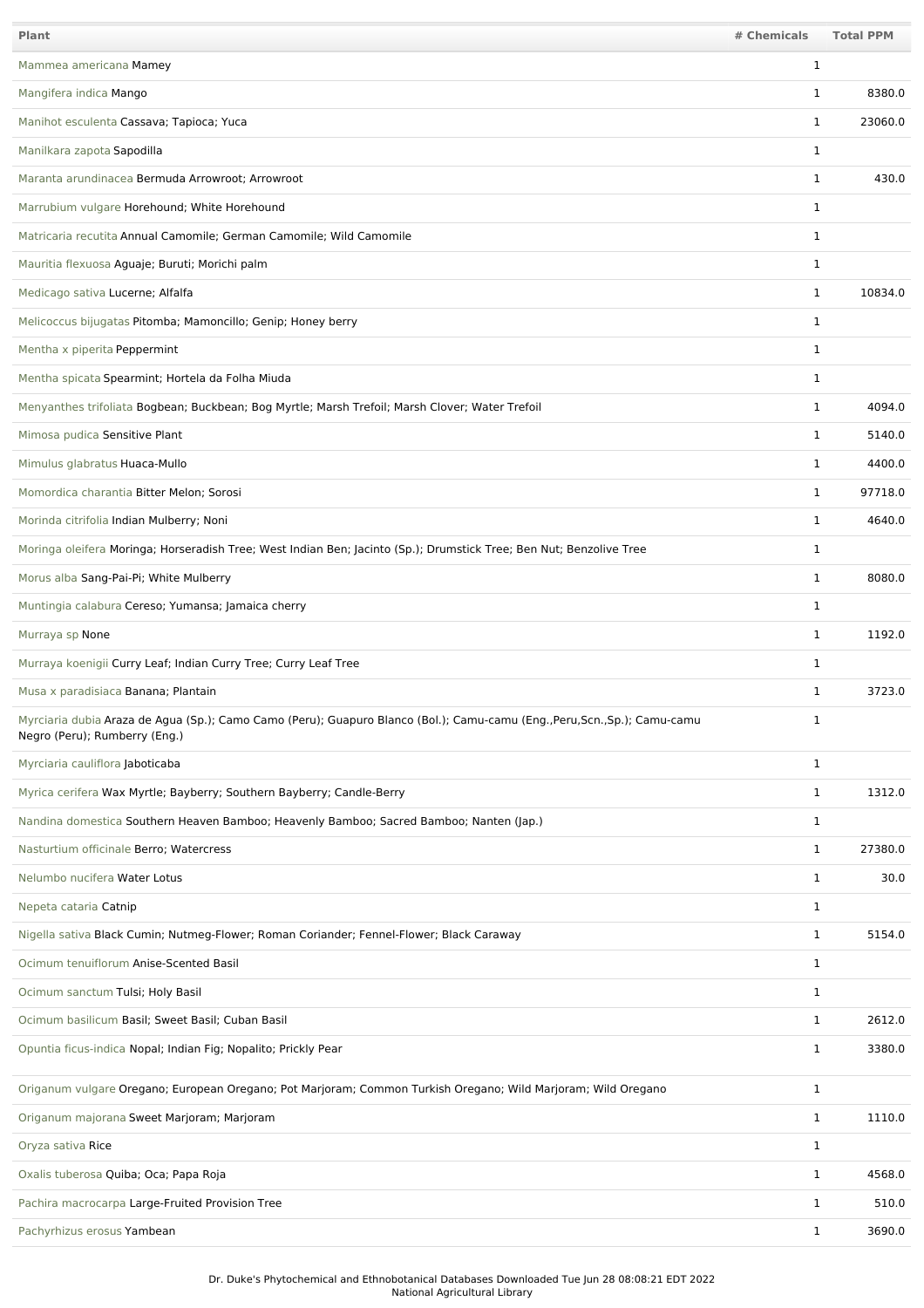| <b>Plant</b>                                                                                                                                                                                                                          | # Chemicals  | <b>Total PPM</b> |
|---------------------------------------------------------------------------------------------------------------------------------------------------------------------------------------------------------------------------------------|--------------|------------------|
| Panax quinquefolius American Ginseng; Ginseng                                                                                                                                                                                         | $\mathbf 1$  | 78.0             |
| Panax ginseng Korean Ginseng; Ginseng; Oriental Ginseng; Chinese Ginseng                                                                                                                                                              | 1            |                  |
| Papaver somniferum Poppyseed Poppy; Opium Poppy                                                                                                                                                                                       | $\mathbf 1$  |                  |
| Parthenium integrifolium Missouri Snakeroot; American Feverfew; Wild Quinine; Prairie-Dock; Feverfew                                                                                                                                  | $\mathbf{1}$ |                  |
| Passiflora quadrangularis Granadilla                                                                                                                                                                                                  | $\mathbf{1}$ | 6750.0           |
| Passiflora mollissima Granadilla De Guineo; Banana Passionfruit                                                                                                                                                                       | $\mathbf{1}$ |                  |
| Passiflora ligularis Sweet Granadilla; Granadilla                                                                                                                                                                                     | $\mathbf{1}$ |                  |
| Passiflora incarnata Manzana de Mayo; Passionflower; Mayapple                                                                                                                                                                         | $\mathbf{1}$ |                  |
| Passiflora foetida Stinking Granadilla; Granadilla Cimarrona                                                                                                                                                                          | $\mathbf{1}$ |                  |
| Passiflora edulis Passionfruit; Maracuya                                                                                                                                                                                              | $\mathbf{1}$ |                  |
| Pastinaca sativa Parsnip                                                                                                                                                                                                              | $\mathbf{1}$ | 1660.0           |
| Peperomia pereskiifolia Perejil                                                                                                                                                                                                       | $\mathbf{1}$ |                  |
| Peperomia pelucida Pepper elder; Yerba de la plata                                                                                                                                                                                    | 1            |                  |
| Pereskia aculeata Barbados Gooseberry; Grosela Americana                                                                                                                                                                              | $\mathbf 1$  |                  |
| Perideridia gairdneri Squaw Root                                                                                                                                                                                                      | 1            | 604.0            |
| Perilla frutescens Perilla                                                                                                                                                                                                            | $\mathbf{1}$ | 6972.0           |
| Persea schiedeana Palta De Monte; Wild Avocado; Wild Pear                                                                                                                                                                             | $\mathbf{1}$ |                  |
| Persea americana Avocado                                                                                                                                                                                                              | $\mathbf{1}$ | 1988.0           |
| Petasites japonicus Butterbur                                                                                                                                                                                                         | $\mathbf{1}$ | 11450.0          |
| Petroselinum crispum Parsley                                                                                                                                                                                                          | $\mathbf{1}$ | 15390.0          |
| Phaseolus vulgaris Dwarf Bean; Navy Bean; French Bean; Wax Bean; Haricot Bean; Flageolet Bean; Kidney Bean; Haricot Vert;<br>Field Bean; Black Bean; Green Bean; Garden Bean; String Bean; Snap Bean; Haricot; Pop Bean; Popping Bean | 1            | 30120.0          |
| Phaseolus lunatus Butter Bean; Lima Bean                                                                                                                                                                                              | $\mathbf{1}$ | 2292.0           |
| Phaseolus coccineus Scarlet Runner Bean                                                                                                                                                                                               | 1            | 586.0            |
| Phaseolus acutifolius Tepary Bean                                                                                                                                                                                                     | 1            |                  |
| Phoenix dactylifera Date Palm                                                                                                                                                                                                         | $\mathbf{1}$ | 1500.0           |
| Phragmites australis Giant Reed; Reed Grass; Common Reed; Ditch Reed                                                                                                                                                                  | 1            |                  |
| Phyllanthus emblica Emblic; Myrobalan                                                                                                                                                                                                 | $\mathbf{1}$ | 54586.0          |
| Phyllanthus acidus Indian Gooseberry; Otaheite Gooseberry                                                                                                                                                                             | 1            | 2558.0           |
| Physalis peruviana Ground Cherry; Cape Gooseberry                                                                                                                                                                                     | $\mathbf{1}$ | 5730.0           |
| Physalis ixocarpa Tomatillo                                                                                                                                                                                                           | $\mathbf{1}$ | 920.0            |
| Physalis alkekingi Bladderherb; Lantern                                                                                                                                                                                               | $\mathbf{1}$ | 8000.0           |
| Phytolacca americana Pokeweed                                                                                                                                                                                                         | $\mathbf{1}$ | 32368.0          |
| Pimenta dioica Pimenta; Clover-Pepper; Allspice; Pimento; Jamaica-Pepper                                                                                                                                                              | $\mathbf{1}$ | 4134.0           |
| Pimpinella anisum Anise; Sweet Cumin                                                                                                                                                                                                  | $\mathbf{1}$ | 18.0             |
| Pinus sylvestris Scotch Pine                                                                                                                                                                                                          | $\mathbf{1}$ | 6000.0           |
| Pinus edulis Pinyon Pine                                                                                                                                                                                                              | $\mathbf{1}$ |                  |
| Pinus cembroides Mexican Pinyon                                                                                                                                                                                                       | 1            |                  |
| Piper nigrum White Pepper; Black Pepper; Pepper                                                                                                                                                                                       | 1            | 20.0             |
| Piper betel Betel Pepper                                                                                                                                                                                                              | 1            | 4260.0           |
| Piper auritum Cordoncillo; Hoja Santa; Hierba Santa                                                                                                                                                                                   | $\mathbf{1}$ | 6740.0           |
| Pisum sativum Pea                                                                                                                                                                                                                     | 1            | 18954.0          |
| Plantago psyllium Psyllium                                                                                                                                                                                                            | $\mathbf{1}$ |                  |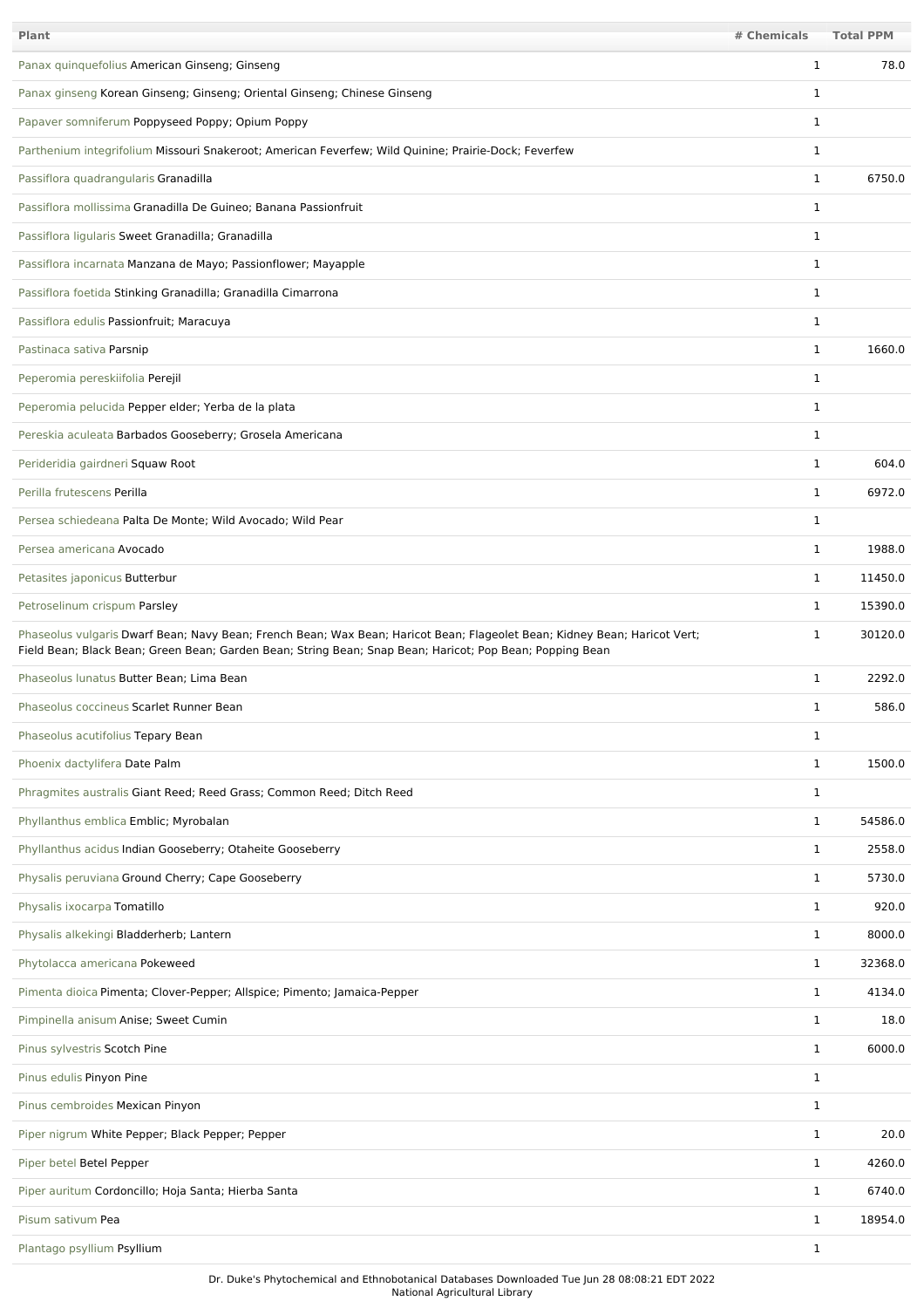| Plant                                                                                                                                                                | # Chemicals  | <b>Total PPM</b> |
|----------------------------------------------------------------------------------------------------------------------------------------------------------------------|--------------|------------------|
| Plantago major Common Plantain                                                                                                                                       | 1            |                  |
| Platonia insignis Pacouri; Bakuri                                                                                                                                    | 1            |                  |
| Platycodon grandiflorum Chieh-Keng; Jie-Geng; Balloon Flower                                                                                                         | $\mathbf 1$  |                  |
| Plectranthus amboinicus Mexican Mint; French Thyme; Country Borage; Soup Mint; Indian Borage; Spanish Thyme; Cuban<br>Oregano; Amboini Coleus                        | 1            |                  |
| Polygonum multiflorum Chinese Knotweed; Fo Ti; Fleeceflower; Chinese Cornbind; He Shou Wu                                                                            | $\mathbf{1}$ |                  |
| Polymnia edulis Andean Jicama                                                                                                                                        | 1            | 2800.0           |
| Portulaca oleracea Verdolaga; Purslane                                                                                                                               | $\mathbf{1}$ | 14000.0          |
| Pothomorphe sp. Santiago                                                                                                                                             | $\mathbf 1$  |                  |
| Pourouma cecropiaefolia Tree Grape; Uvilla                                                                                                                           | $\mathbf 1$  |                  |
| Pouteria viridis Sapote Verde; Green Sapote                                                                                                                          | $\mathbf{1}$ |                  |
| Pouteria campechiana Canistel                                                                                                                                        | $\mathbf 1$  |                  |
| Pouteria caimito Caimito; Abiu                                                                                                                                       | $\mathbf{1}$ |                  |
| Prunus salicifolia Capulin; Wild Cherry                                                                                                                              | 1            |                  |
| Prunus persica Peach                                                                                                                                                 | $\mathbf{1}$ | 2254.0           |
| Prunus dulcis Almond                                                                                                                                                 | $\mathbf{1}$ | 26.0             |
| Prunus domestica Plum                                                                                                                                                | $\mathbf{1}$ | 1398.0           |
| Prunus cerasus Sour Cherry                                                                                                                                           | $\mathbf{1}$ | 1746.0           |
| Prunus armeniaca Apricot                                                                                                                                             | $\mathbf{1}$ | 1490.0           |
| Psidium guajava Guava                                                                                                                                                | 1            | 32615.0          |
| Psidium cattleianum Strawberry Guava                                                                                                                                 | $\mathbf{1}$ | 4200.0           |
| Psophocarpus tetragonolobus Goa Bean; Asparagus Pea; Winged Bean                                                                                                     | 1            | 380.0            |
| Psoralea esculenta Indian Turnip; Indian Bread-Root; Prairie Turnip; Prairie Apple; Breadroot; Prairie Potato                                                        | 1            | 342.0            |
| Punica granatum Pomegranate; Grenadier (Fr.); Romanzeiro (Port.); Zakuro (Jap.); Granatapfelbaum (Ger.); Granatapfelstrauch<br>(Ger.); Granado (Sp.); Mangrano (Sp.) | $\mathbf{1}$ | 1272.0           |
| Pyrus communis Pear                                                                                                                                                  | $\mathbf{1}$ | 500.0            |
| Quararibea cordata Chupa-Chupa; Sapote                                                                                                                               | $\mathbf{1}$ |                  |
| Quercus alba White Oak                                                                                                                                               | $\mathbf{1}$ | 254.0            |
| Raphanus sativus Radish                                                                                                                                              | 1            | 42162.0          |
| Rhamnus cathartica European Buckthorn; Buckthorn                                                                                                                     | $\mathbf{1}$ |                  |
| Rheum rhabarbarum Rhubarb                                                                                                                                            | $\mathbf{1}$ | 8828.0           |
| Rhodymenia palmata Dulse                                                                                                                                             | $\mathbf{1}$ | 240.0            |
| Ribes uva-crispa Gooseberry                                                                                                                                          | $\mathbf{1}$ | 4794.0           |
| Ribes rubrum Red Currant; White Currant                                                                                                                              | $\mathbf{1}$ | 5108.0           |
| Ribes nigrum Black Currant                                                                                                                                           | $\mathbf{1}$ | 20060.0          |
| Rollinia mucosa Lancewood; Biriba                                                                                                                                    | $\mathbf{1}$ |                  |
| Rosa spp Rose Hips                                                                                                                                                   | $\mathbf{1}$ | 25000.0          |
| Rosa rubiginosa Rosa Mosqueta                                                                                                                                        | $\mathbf{1}$ | 25000.0          |
| Rosa multiflora Multiflora Rose                                                                                                                                      | $\mathbf{1}$ | 4000.0           |
| Rosa gallica French Rose                                                                                                                                             | $\mathbf{1}$ | 16940.0          |
| Rosa canina Rose; Dogbrier; Dog Rose                                                                                                                                 | $\mathbf{1}$ | 32400.0          |
| Rosmarinus officinalis Rosemary                                                                                                                                      | $\mathbf{1}$ | 1346.0           |
| Rubus idaeus Red Raspberry; Raspberry                                                                                                                                | $\mathbf{1}$ | 7940.0           |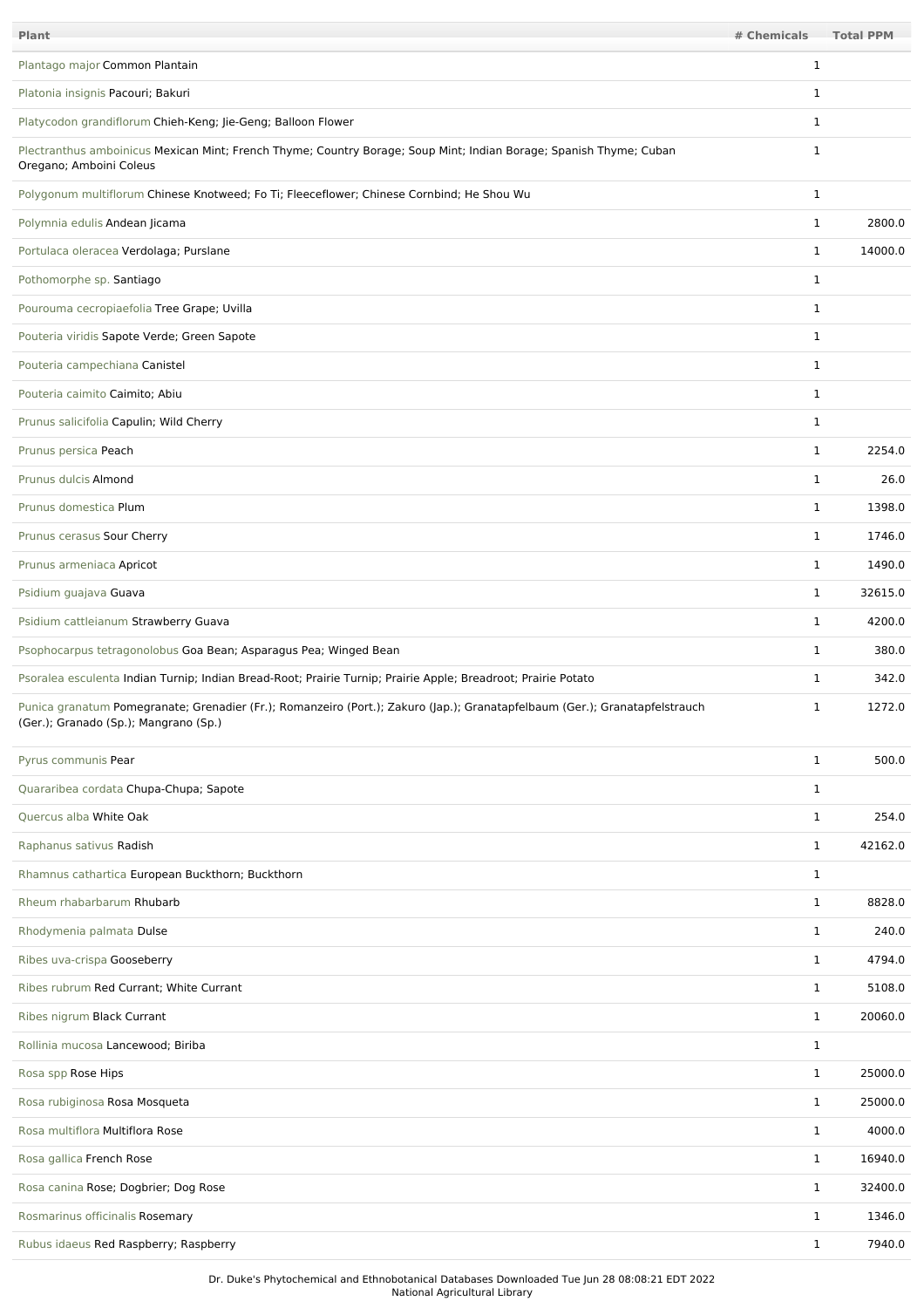| <b>Plant</b>                                                                                                   | # Chemicals  | <b>Total PPM</b> |
|----------------------------------------------------------------------------------------------------------------|--------------|------------------|
| Rubus fruticosus Blackberry                                                                                    | $\mathbf{1}$ |                  |
| Rumex crispus Yellow Dock; Sour Dock; Curly Dock; Lengua De Vaca                                               | $\mathbf{1}$ | 8108.0           |
| Rumex acetosella Sheep Sorrel                                                                                  | $\mathbf{1}$ | 24000.0          |
| Rumex acetosa Garden Sorrel                                                                                    | $\mathbf{1}$ | 24800.0          |
| Ruscus aculeatus Butcher's Broom; Box-Holly                                                                    | $\mathbf{1}$ | 277.0            |
| Ruta graveolens Rue                                                                                            | $\mathbf{1}$ | 9580.0           |
| Salix alba White Willow                                                                                        | $\mathbf{1}$ | 136.0            |
| Salvia officinalis Sage                                                                                        | $\mathbf{1}$ | 700.0            |
| Sambucus nigra Elder; Black Elder; European Elderberry; European Alder; European Elder                         | $\mathbf{1}$ |                  |
| Sambucus canadensis American Elder; American Elderberry; Elderberry; Sweet Elder                               | $\mathbf{1}$ | 3564.0           |
| Schisandra chinensis Wu Wei Zu; Schizandra; Five-Flavor-Fruit; Wu Wei Zi; Chinese Magnolia Vine; Magnolia Vine | 1            | 2044.0           |
| Sclerocarya caffra Marula                                                                                      | $\mathbf{1}$ | 16380.0          |
| Scutellaria lateriflora Scullcap; Mad-Dog Skullcap                                                             | $\mathbf{1}$ | 2050.0           |
| Sechium edule Chayote                                                                                          | $\mathbf{1}$ | 12060.0          |
| Senna alexandrina Indian Senna; Alexandran senna; True Senna                                                   | $\mathbf{1}$ |                  |
| Serenoa repens Saw Palmetto; Scrub-Palmetto                                                                    | $\mathbf 1$  |                  |
| Sicana odorifera Cassabanana                                                                                   | $\mathbf{1}$ |                  |
| Sida rhombifolia Teaplant; Broomweed                                                                           | $\mathbf{1}$ | 9090.0           |
| Silybum marianum Milk Thistle; Lady's Thistle                                                                  | $\mathbf{1}$ |                  |
| Sinapis alba White Mustard                                                                                     | $\mathbf{1}$ |                  |
| Smilax spp Sarsaparilla                                                                                        | $\mathbf{1}$ |                  |
| Smilax officinalis Sarsaparilla                                                                                | $\mathbf{1}$ |                  |
| Solanum tuberosum Potato                                                                                       | $\mathbf{1}$ | 1980.0           |
| Solanum torvum Wild Eggplant; Susumba                                                                          | 1            | 550.0            |
| Solanum quitoensis Naranjillo                                                                                  | $\mathbf 1$  |                  |
| Solanum nigrum Black Nightshade                                                                                | $\mathbf{1}$ | 8134.0           |
| Solanum melongena Eggplant; Aubergine                                                                          | $\mathbf{1}$ | 13512.0          |
| Sonchus oleraceus Cerraja; Sow Thistle                                                                         | $\mathbf{1}$ | 1250.0           |
| Sophora japonica Japanese Pagoda Tree                                                                          | $\mathbf{1}$ | 940.0            |
| Sorbus aucubaria Rowan Berry                                                                                   | $\mathbf{1}$ | 5300.0           |
| Spinacia oleracea Spinach                                                                                      | $\mathbf{1}$ | 15190.0          |
| Spirulina spp. Spirulina                                                                                       | $\mathbf 1$  |                  |
| Spirulina pratensis Spirulina                                                                                  | $\mathbf 1$  |                  |
| Spondias purpurea Purple Plum; Purple Jobo                                                                     | $\mathbf{1}$ | 4050.0           |
| Spondias pinnata Yellow Mombin; Yellow Plum                                                                    | $\mathbf{1}$ | 4330.0           |
| Spondias mombin Yellow Plum; Yellow Mombin                                                                     | $\mathbf{1}$ | 3230.0           |
| Spondias dulcis Ambarella                                                                                      | $\mathbf{1}$ | 5500.0           |
| Stachys officinalis Wood Betony; Bishop's-Wort; Betony; Purple Betony                                          | $\mathbf{1}$ |                  |
| Stellaria media Common Chickweed; Chickweed                                                                    | $\mathbf{1}$ | 5569.0           |
| Stevia rebaudiana Ca-A-E; Sweet Leaf of Paraguay; Stevia                                                       | $\mathbf{1}$ | 220.0            |
| Symphytum officinale Comfrey                                                                                   | $\mathbf{1}$ | 264.0            |
| Syringa vulgaris Lilac                                                                                         | $\mathbf{1}$ |                  |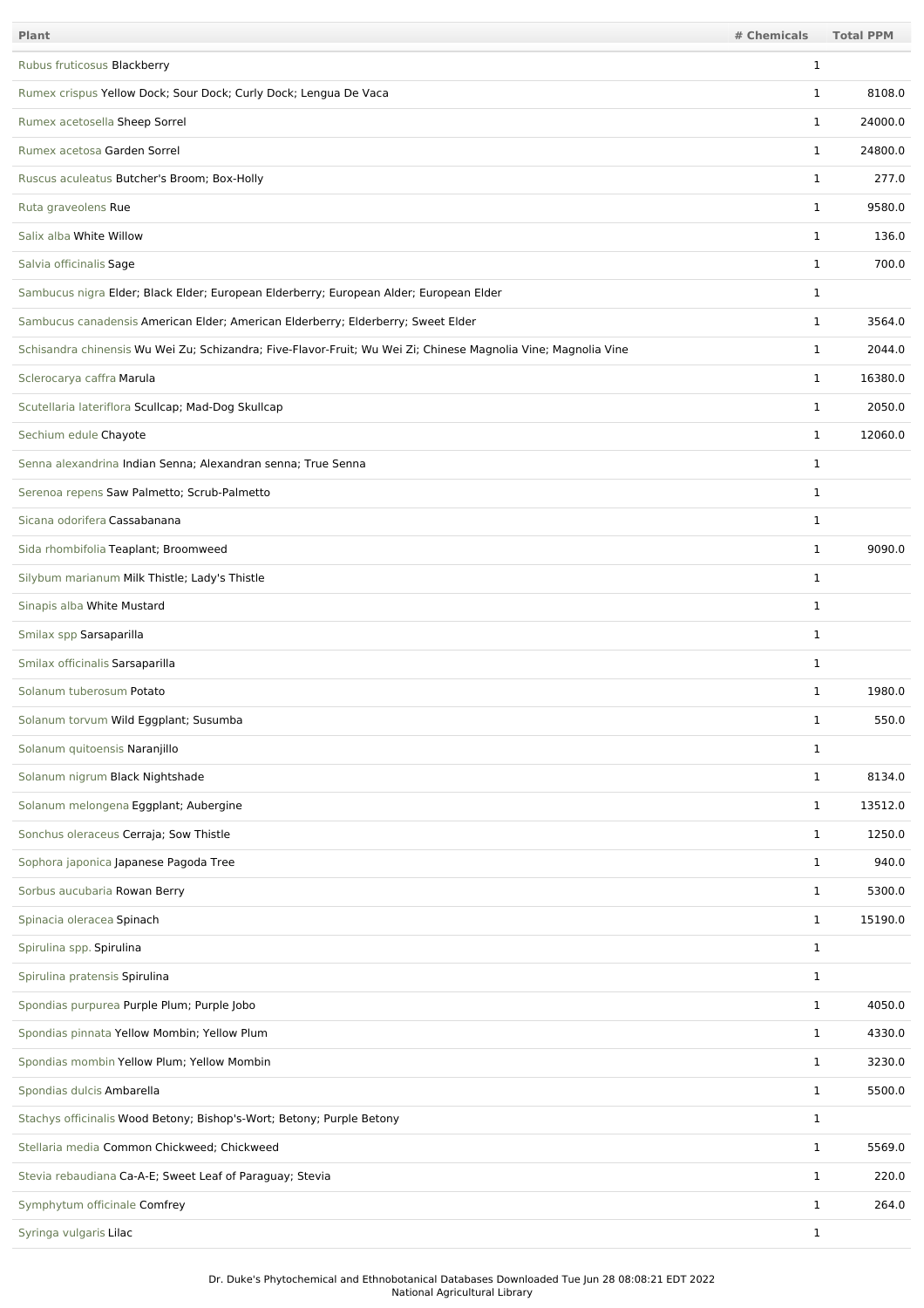| <b>Plant</b>                                                                                      | # Chemicals  | <b>Total PPM</b> |
|---------------------------------------------------------------------------------------------------|--------------|------------------|
| Syzygium malaccense Malay Apple; Ohia; Mammey Pomorrosa                                           | 1            |                  |
| Syzygium jambos Rose Apple; Pomarrosa                                                             | 1            |                  |
| Syzygium cumini Aceituna Dulce; Java Plum; Jambolan                                               | 1            |                  |
| Syzygium aromaticum Clove; Clovetree                                                              | $\mathbf{1}$ | 1620.0           |
| Tabebuia heptaphylla Pau D'Arco                                                                   | $\mathbf{1}$ | 362.0            |
| Tamarindus indica Indian Tamarind; Kilytree; Tamarind                                             | $\mathbf{1}$ | 2896.0           |
| Tanacetum parthenium Feverfew                                                                     | $\mathbf 1$  |                  |
| Taraxacum officinale Dandelion                                                                    | $\mathbf{1}$ | 9702.0           |
| Terminalia chebula Myrobalan; Black Myrobalan; Chebulic Myrobalan; Ink Nut                        | $\mathbf{1}$ | 1840.0           |
| Terminalia catappa Indian Almond; Tropical Almond; Malabar Almond                                 | $\mathbf{1}$ |                  |
| Tetragonia tetragonioides New Zealand Spinach                                                     | $\mathbf{1}$ | 10000.0          |
| Theobroma speciosum Macambo                                                                       | $\mathbf{1}$ |                  |
| Theobroma cacao Cacao                                                                             | $\mathbf{1}$ | 62.0             |
| Theobroma bicolor Nicaraguan Cacao; Pataste                                                       | $\mathbf 1$  |                  |
| Thuja occidentalis Northern White-Cedar; Arbor-Vitae                                              | 1            |                  |
| Thymus vulgaris Thyme; Garden Thyme; Common Thyme                                                 | $\mathbf{1}$ |                  |
| Tilia sp. Basswood; Linden; Lime                                                                  | 1            |                  |
| Tragopogon porrifolius Salsify                                                                    | $\mathbf{1}$ | 982.0            |
| Tribulus terrestris Puncture-vine                                                                 | $\mathbf{1}$ |                  |
| Trichosanthes anguina Snakegourd                                                                  | $\mathbf 1$  |                  |
| Trifolium pratense Peavine Clover; Cowgrass; Purple Clover; Red Clover                            | $\mathbf{1}$ | 5932.0           |
| Trigonella foenum-graecum Greek Clover; Greek Hay; Alholva (Sp.); Bockshornklee (Ger.); Fenugreek | $\mathbf{1}$ | 1676.0           |
| Triticum aestivum Wheat                                                                           | 1            |                  |
| Tropaeolum tuberosum Mashua; Anu                                                                  | 1            | 9600.0           |
| Tropaeolum majus Nasturtium                                                                       | $\mathbf{1}$ | 15100.0          |
| Tulipa gesneriana Tulip                                                                           | $\mathbf{1}$ |                  |
| Turnera diffusa Damiana                                                                           | $\mathbf{1}$ | 1966.0           |
| Ullucus tuberosus Ulluco; Melloco                                                                 | $\mathbf{1}$ | 3500.0           |
| Ulmus rubra Slippery Elm; Red Elm                                                                 | $\mathbf{1}$ |                  |
| Urtica dioica European Nettle; Stinging Nettle                                                    | $\mathbf{1}$ | 1660.0           |
| Vaccinium vitis-idaea Cowberry; Lingonberry; Lingen                                               | $\mathbf{1}$ | 3730.0           |
| Vaccinium myrtillus Dwarf Bilberry; Bilberry; Whortleberry                                        | $\mathbf{1}$ | 3300.0           |
| Vaccinium macrocarpon Large Cranberry; Cranberry; American Cranberry                              | $\mathbf{1}$ | 2203.0           |
| Vaccinium corymbosum Blueberry                                                                    | $\mathbf{1}$ | 1756.0           |
| Valeriana officinalis Common Valerian; Garden-Heliotrope; Valerian                                | $\mathbf{1}$ |                  |
| Verbascum thapsus Flannelplant; Flannelleaf; Mullein; Great Mullein; Velvetplant                  | $\mathbf{1}$ | 1552.0           |
| Viburnum opulus Crampbark; European Cranberry Bush; Snowballbush; Guelder Rose                    | $\mathbf{1}$ |                  |
| Vicia faba Faba Bean; Broadbean; Habas                                                            | $\mathbf{1}$ | 5110.0           |
| Vigna unguiculata Cowpea; Southern Pea; Black-eyed Pea; Crowder Pea                               | $\mathbf{1}$ | 12346.0          |
| Vigna radiata Mungbean; Green Gram                                                                | $\mathbf{1}$ | 3118.0           |
| Vigna mungo Black Gram                                                                            | $\mathbf{1}$ | 896.0            |
| Vigna angularis Adzuki Bean                                                                       | $\mathbf{1}$ |                  |